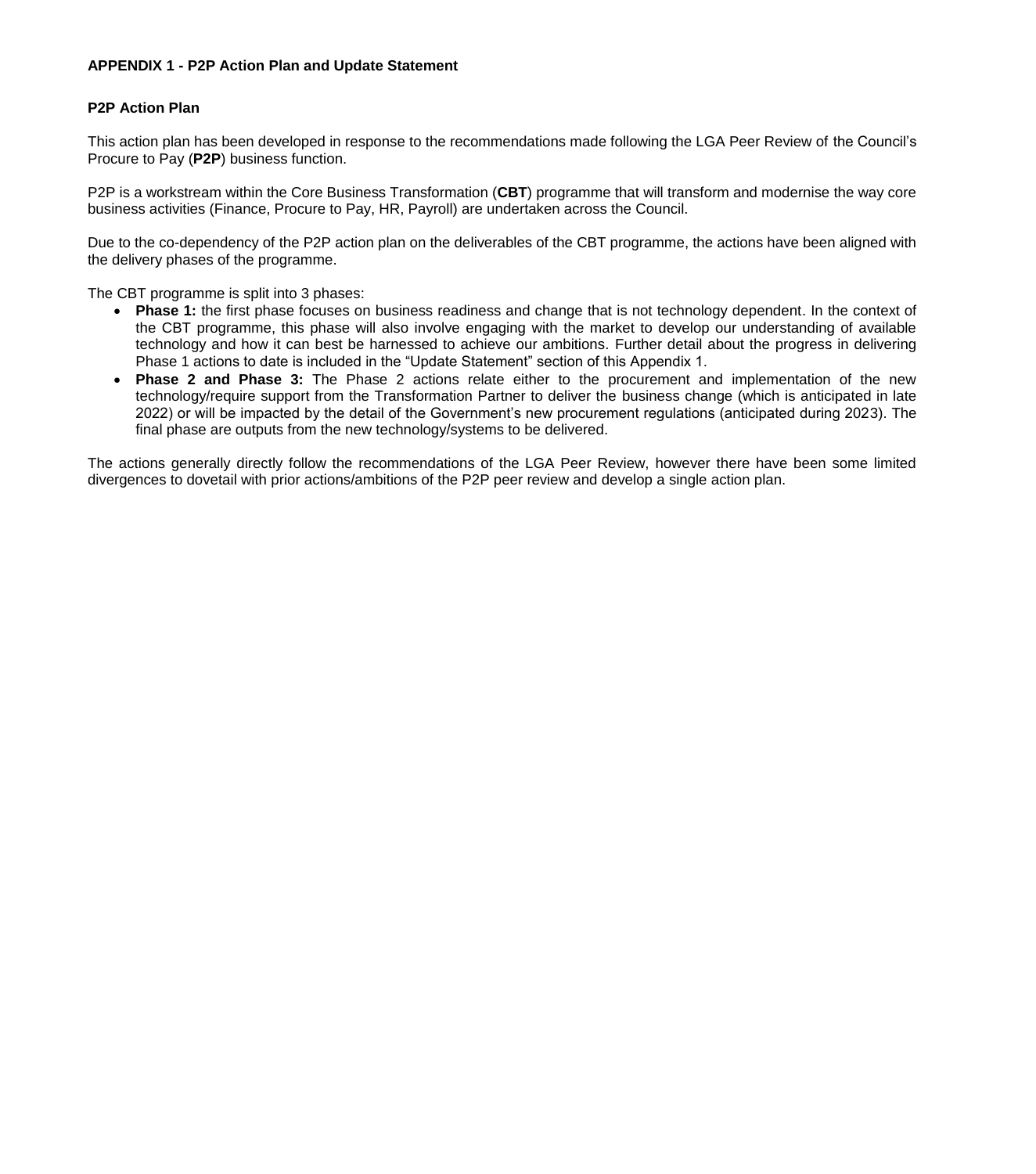**CBT Phase 1 (Sept 21 – Sept 22) CBT Phase 2 (Sept 22 – Sept 23) CBT Phase 3 (Sept 23 – Sept 24) Readiness/discovery Commence working with a Transformation Partner / Tech Design & Implementation**

#### LGA Recommendations

| <b>LGA Recommendations</b>                                                                                                                                                                                                   |                                                                                                                                                                                                                                                                       |                                                                                                                                                        |  |  |
|------------------------------------------------------------------------------------------------------------------------------------------------------------------------------------------------------------------------------|-----------------------------------------------------------------------------------------------------------------------------------------------------------------------------------------------------------------------------------------------------------------------|--------------------------------------------------------------------------------------------------------------------------------------------------------|--|--|
| 1) Focus more energy and<br>resources on delivering strategic<br>value from procurement (e.g. an<br>overall savings plan for<br>procurement, supplier                                                                        | Review contracts register to update contacts and budgets<br>(30/9 TB/LP)                                                                                                                                                                                              | Review and simplify CPRs and proc documentation to<br>aid self-service for low value procurements (DB/TB)                                              |  |  |
|                                                                                                                                                                                                                              | Start Commercial Business Partner ("CBP") trial (31/8) in<br>CHE (ongoing commercial mgmt. work see section 7) KD                                                                                                                                                     | Roll out Commercial Business Partners to other<br>directorates (subject to trial evaluation) (KD)                                                      |  |  |
| engagement, commercial, social                                                                                                                                                                                               | Reallocate 3FTE (30/9) to support savings; FPS; P2P systems review; social value; contract management (AN)                                                                                                                                                            |                                                                                                                                                        |  |  |
| value) and contract management<br>rather than further improving<br>already excellent levels of<br>compliance                                                                                                                 | Develop and implement Procurement Risk Register<br>$(31/12)$ DB/TB)                                                                                                                                                                                                   | Review Council processes - including flexibility anticipated under new Procurement Regs (2023) and reflect new<br>processes in the new technology (TB) |  |  |
|                                                                                                                                                                                                                              | Develop and implement savings and added value plan for new procurements and current contracts, also develop income generation plan (the SAVInG Strategy) KD                                                                                                           |                                                                                                                                                        |  |  |
| 2) Utilise technology to improve<br>efficiency and to gather data that<br>will underpin procurement<br>decisions going forward.                                                                                              | mplement auto-invoice processing solution (30/9) and review and standardise<br>purchasing and payment policies and processes (SM)                                                                                                                                     |                                                                                                                                                        |  |  |
|                                                                                                                                                                                                                              | Mobilise new eTendering portal (31/12 LP)                                                                                                                                                                                                                             |                                                                                                                                                        |  |  |
|                                                                                                                                                                                                                              | Embed use of SV Portal to aid delivery of SV<br>through procurement (31/12 TB)                                                                                                                                                                                        |                                                                                                                                                        |  |  |
|                                                                                                                                                                                                                              | <b>Explore use of market</b><br>intelligence platforms (31/12 TB)                                                                                                                                                                                                     | Explore use of Power BI to produce info/intelligence to<br>aid commercial strategies and decision making (SH)                                          |  |  |
|                                                                                                                                                                                                                              | Identify and implement new integrated ERP technology (inc market intelligence software) to improve procure to pay efficiency and enable production of business intelligence<br>that can aid performance, value realisation, strategic commercial decision making (SH) |                                                                                                                                                        |  |  |
| 3) Ensure that PACS have the<br>updated skills and capacity to<br>drive a more strategic approach,<br>specifically in relation to<br>leadership and category<br>management.                                                  | Review procurement skills framework and responsibilities -<br>market analysis and engagement, category experience (TB)                                                                                                                                                |                                                                                                                                                        |  |  |
|                                                                                                                                                                                                                              | Undertake procurement skills audit and identify/address training requirements - negotiation/commercialisation (TB)                                                                                                                                                    |                                                                                                                                                        |  |  |
|                                                                                                                                                                                                                              | Simplify reporting lines, improve information sharing<br>amongst PACS/Commissioners/decision makers (TB)                                                                                                                                                              |                                                                                                                                                        |  |  |
| 4) Review the council's<br>procurement strategy to ensure it<br>reflects the balance of corporate<br>priorities with the details moved<br>to an operational delivery plan.                                                   | Review and refresh procurement strategy (1/11 KD)                                                                                                                                                                                                                     |                                                                                                                                                        |  |  |
|                                                                                                                                                                                                                              | Undertake interim review of KPI's (1/11 KD)                                                                                                                                                                                                                           |                                                                                                                                                        |  |  |
| 5) Allow category managers the<br>capacity and remit to re-                                                                                                                                                                  | Review structure and resourcing requirements (KD/TB)                                                                                                                                                                                                                  |                                                                                                                                                        |  |  |
| implement a proper category<br>management approach for all key<br>spend areas                                                                                                                                                | Further develop ability for directorates to self-support<br>lower value procurements - skills and technology (TB)                                                                                                                                                     | Continuous review/reallocation of resources to support further savings, added value, income generation,<br>improved outputs <b>(KD)</b>                |  |  |
| 6) Elected members should be<br>engaged with the strategic<br>decision making for procurement<br>and contract management. There<br>should also be member<br>representation on the social value<br>and climate change boards. | Report action plan and strategy/KPI review to Exec<br>Member/CGAC (1/11 KD)                                                                                                                                                                                           |                                                                                                                                                        |  |  |
|                                                                                                                                                                                                                              | Regular updates to Exec Member on SV progress, and annual updates to CGAC/ Scrutiny (KD)                                                                                                                                                                              |                                                                                                                                                        |  |  |
| 7) Ensure there is a Leeds-wide<br>approach to contract<br>management and commercial,<br>leveraging the good skills which<br>exist in areas like the PFI team.                                                               | Review and update delegation/sub-delegation scheme<br>relating to contract management (KD)                                                                                                                                                                            |                                                                                                                                                        |  |  |
|                                                                                                                                                                                                                              | Develop/embed contract management best practice: i) skills framework; ii) training (contract management and commercial/negotiation skills); iii) best practice guidance/ docs (JC)                                                                                    |                                                                                                                                                        |  |  |
|                                                                                                                                                                                                                              | Commercial Business Partner(s) to drive improvement of commercial skills in CHE and across all LCC (LK)                                                                                                                                                               |                                                                                                                                                        |  |  |
|                                                                                                                                                                                                                              | Appoint new Commercial Finance Manager (6/9 KD) and explore income generation and trading opportunities (including exploration of trading opportunities relating to PFI<br>contract management (ME/JC)                                                                |                                                                                                                                                        |  |  |
| 8) Improve working with system<br>partners.                                                                                                                                                                                  | Further develop Social Value commitments (inc 3rd sector<br>and Anchor Network). (TB/SW)                                                                                                                                                                              |                                                                                                                                                        |  |  |
|                                                                                                                                                                                                                              | Consider opportunities for more collaborative procurement i.e. Leeds-wide (NHS), regional (WYCA or SPG)) to reduce costs and/or as income generation opportunities (TB)                                                                                               |                                                                                                                                                        |  |  |
|                                                                                                                                                                                                                              | Continued working with YORprocure SPG and YORhub, sharing know-how/lessons learned (e.g. new procurement reg, carbon neutral toolkit, regional use of market intelligence<br>platforms, commercialisation) (TB/DB)                                                    |                                                                                                                                                        |  |  |
| 9) Consider increasing the level of<br>ambition on social value to drive a<br>stronger focus on achieving social                                                                                                             | Increase resources to embed, monitor and<br>support delivery of social value (TB)                                                                                                                                                                                     |                                                                                                                                                        |  |  |
| value objectives through<br>procurement.                                                                                                                                                                                     | Develop examples of Social Value achieved to inspire new<br>procurements/ join up with other Leeds partners (TB)                                                                                                                                                      |                                                                                                                                                        |  |  |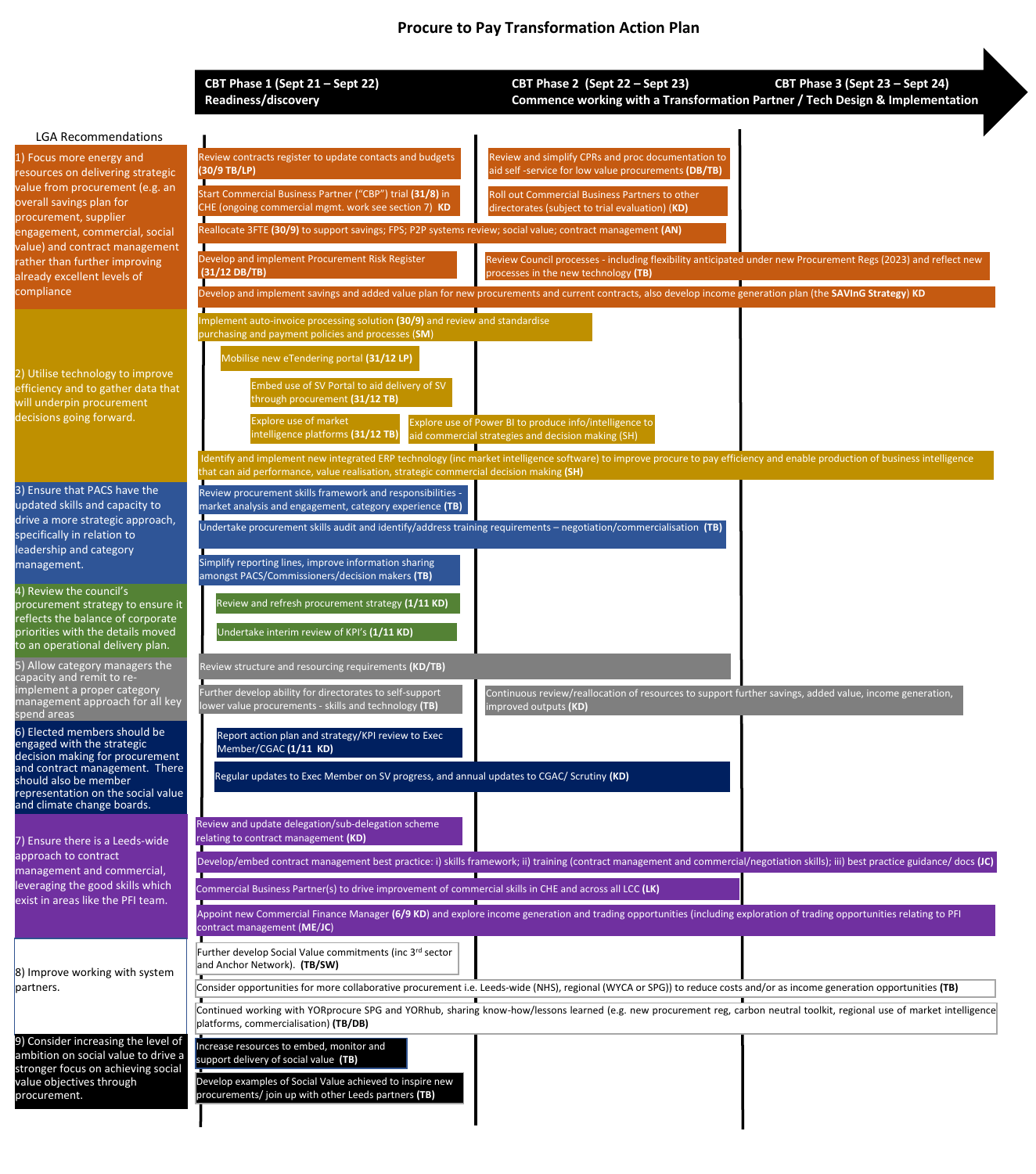**Please note that copies of various documents referred to below are available upon request.**

- **1. Delivering Strategic Value in Procurement and Contract Management**
- **Contracts Register –** Three different contract registers have been amalgamated into a single document which identifies all contracts, anticipated contract values, actual spend for the prior contract, directorates primarily responsible, key contract dates and having reviewed all named individuals responsible for each contract to ensure they are up to date/rectify discrepancies. It will be an ongoing process to manually review and maintain the contract register until new technology allows for reliable automated updates, however the new amalgamated contract register will facilitate improved contract management in the short term and also better aid consideration of savings opportunities. This data will be migrated on to the Council's new eprocurement system ("YORTender3") – see below.
- **CPRs –** CPRs are kept under constant review and regularly refreshed. A summary of the latest amendments is attached at Appendix 3. In addition, a suite of tender documents that is simplified and specifically tailored to tenders under £100,000 is currently being drafted. A more comprehensive review and simplification of CPRs and the broader suite of procurement documents will be undertaken following publication of the new procurement regulations (anticipated in 2023).
- **Commercial Business Partner (CBP) –** The 12 month pilot commenced on 31st August following recruitment of a new staff member with private sector commercial and entrepreneurial experience. The CBP is embedded in and working primarily with CHE on various initiatives (contract reviews and income generation ideas), and also provided support to Resources (e.g. review of specification and payment provisions for the parts contract for fleet, with c£30k anticipated annual savings; also working with LBS on contract management review). The Director of Resources is keen to broaden the trial, so Head of PACS is providing additional commercial support to C&F, which will also help define the person spec for a "peoples" CBP if the trial is successful. In addition, we are currently in liaison with City Development to assess their commercial needs should the CBP role(s) be expanded further/become permanent.
- **Reallocation of Resource –** 3 FTE from the PACS procurement support team have been reallocated. One member of staff has moved full time to support Social Value activities. Other staff resource has been realigned to support the Faster Payment Service, support contract management (including spot-check audits of invoice payments – to commence in January 2022), and support the Financial Challenge savings review. A further full-time post remains vacant and is currently out to recruitment. Once operational in late November, the Kefron processing system should free-up other resource currently working on the Faster Payment Service this should free more resource. Improvements in collation of data (e.g. via the new Contracts Register and YORTender3) should benefit dashboard reporting with regard to compliance, and the CBP role provides support and challenge to services regarding procurement spend.
- **Procurement Risk Register –** In development and following consultation with Internal Audit a draft is currently with Intelligence and Policy colleagues for review and comment. This is on schedule to be in place before the New Year.
- **SAVInG Strategy and Tracker –** A strategy for delivering procurement and operational contract savings and increasing income generation has been drafted. An accompanying savings tracker is available for use (savings in procurement and contract management, but also recording non-cash savings and income generation).

# **2. Utilising technology**

- **Auto Invoice Processing –** In progress. A work package definition is being developed for CBT Board.
- **New e-tendering Portal (YORTender3) –** The new procurement was led by North Yorkshire County Council, and the contract awarded earlier in the year. The contract will be managed by Leeds City Council on behalf of authorities in the Yorkshire and Humber region. Authorities now have access to the live system and have begun the transition from YORTender2 to YORTender3, with YORTender3 taking over completely from 31 December 2021. As part of the mobilisation of YORTender3 we are in the process of configuring the system for our specific requirements and rolling out training to 500+ Council users. Additional modules for contract management and e-evaluation are currently being mapped, before being built, tested and deployed.
- **Social Value Portal (SVP) -** SVP is an online platform for evaluating Social Value aspects of tenders and monitoring delivery of Social Value commitments by winning bidders. SVP has been officially incorporated into our procurement process for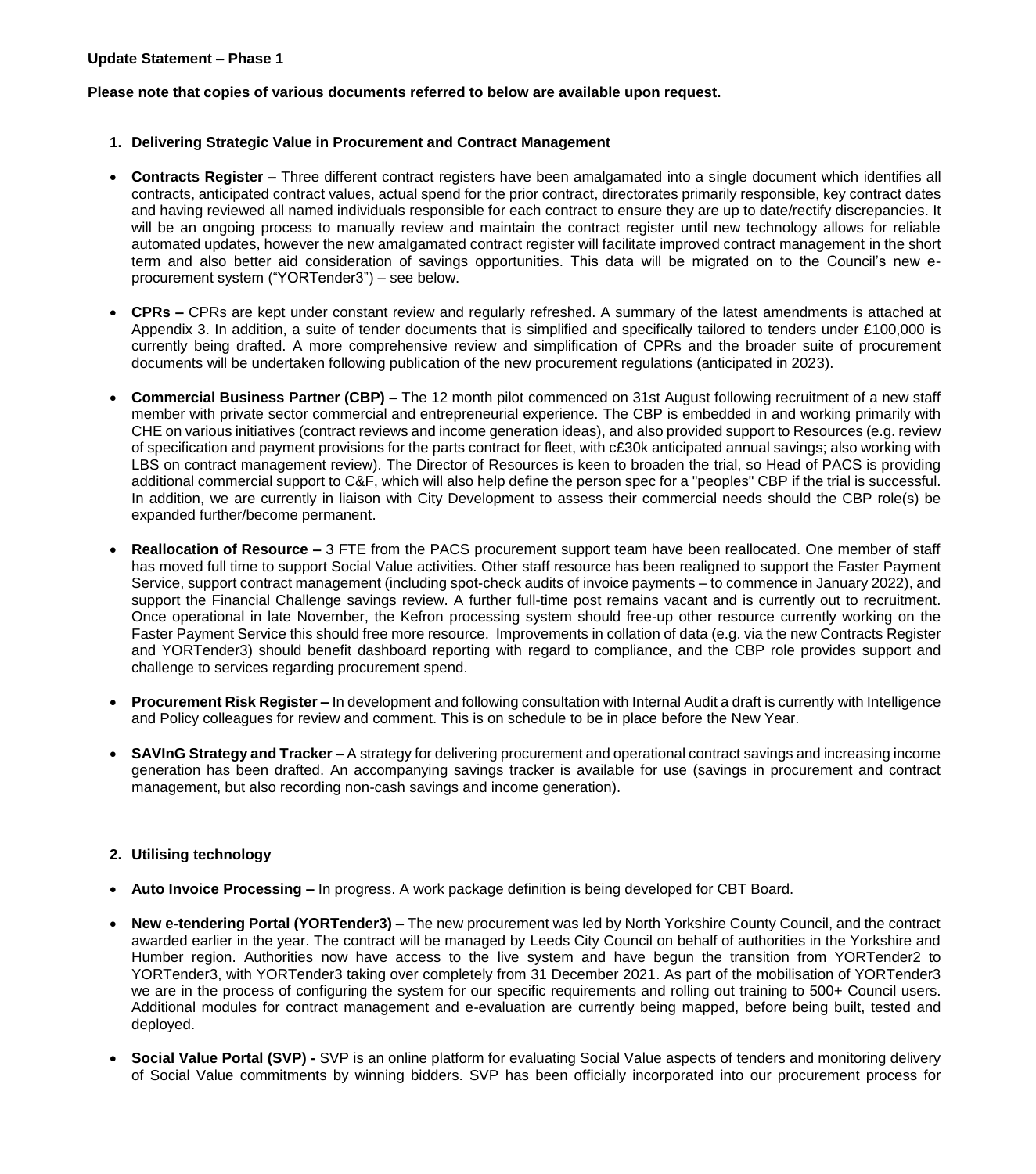contracts valued over £100,000 since September 2020, with the first procurements to use SVP going live in April 2021. Since the procurement assurance report was provided to the Committee in July 2021:

- o the total value of contracts using SVP has increased from £10m to £108m;
- $\circ$  the total social value committed under those contracts has increased from £217k to £10.5m; and
- o the total social value delivered has increased from £1.2k to £169k.

The procurement documents sections relating to Social Value are currently under review and refresh, with sign off expected in December 2021.

- **Market Intelligence Platforms –** A review of online benchmarking systems is underway. Such systems allow the opportunity to understand levels of Council spend with particular suppliers compared to spend by other authorities. Key benefits of this information are providing an indication of areas where Council spend may be unusually higher than other authorities, and having a clear understanding of our bargaining strength for negotiation with suppliers (particularly when it comes to contract extension options). Costs of access to these systems is expected to be c£20-£25k p.a., and a business case will be produced in due course if the conclusion of the review. We are exploring the potential to buy access to such systems as a region.
- **New ERP Technology -** Procurement of a transformation partner is underway. Suppliers have now been shortlisted and the competitive dialogue stage of procurement will commence imminently. The transformation partner will support the Council in identifying various best in class technological solutions for the Council's core business systems, and integrating them. They will also support change in Council processes to improve efficiency and effectiveness.

#### **3. Having the skills/capacity to deliver strategic value**

- **Procurement Skills Framework –** This has been amended to reflect LGA Peer Review recommendations.
- **Procurement Skills Audit –** Work with officers to consider any individual development needs is due to commence, with any identified training requirements to be reflected in development plans and appropriate support provided.
- **Simplify Procurement Reporting Lines** This is currently under review. In the meantime, in order to improve connectivity between PACS, procurement officers working in services and commissioners across the Council:
	- o The 6-weekly Procurement Practitioners Group has been reconvened having paused for c12 months following the first Covid lockdown;
	- o colleagues from the Construction and Housing procurement category team are now co-locating 1 day per week with other PACS category teams; and
	- part of the CBP role is aimed at supporting procurement activity of services, providing a link to procurement officers in PACS, understanding particular issues encountered by services and seeking practical solutions and ensuring that services have sufficient awareness of procurement requirements/guidance to be able to undertake low value procurements effectively and compliantly.

# **4. Review of Procurement Strategy**

**Review and Refresh Procurement Strategy and KPIs** – In progress.

#### **5. Capacity to implement full Category Management approach**

- **Review Structure/Resource Requirements** For consideration following conclusion CBP pilot and publication of new procurement regulations (anticipated in 2023) and alongside development of technology to support procurement activity.
- **Develop directorates ability to self-support procurements** Ongoing. As noted above, training is currently being rolled-out to over 500 YORTender3 users across the Council, in order to facilitate them registering and undertaking procurements, and also to support contract management of operational contracts.

# **6. Involve Elected Members in Strategic Decision Making**

**Report action plan to Exec Member/CGAC** – This report.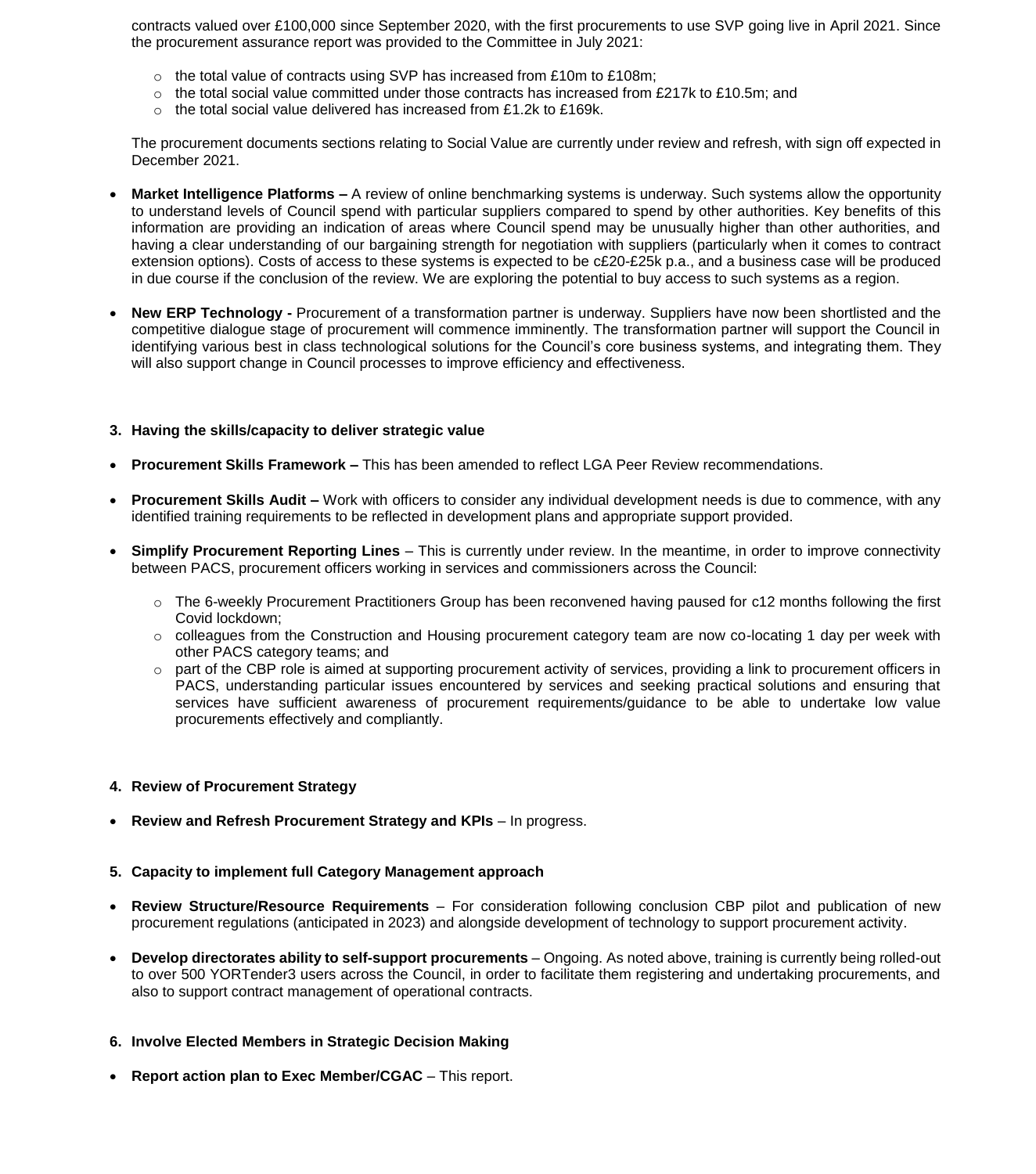**Ongoing reports to Exec Member/CGAC/scrutiny** – Ongoing regular liaison with the Executive Member. Annual procurement assurance report provided to this Committee, and annual Social Value updates provided to Scrutiny.

#### **7. Council-wide approach to Contract Management and Commercialisation**

- **Review and update delegation/sub-delegation scheme relating to contract management –** It is proposed that the Director of Resources scheme of delegation, with sub-delegation to Head of PACS to include: "Setting, supporting and monitoring the council's policies and procedures for: … c) procurement, purchasing, *contract management and commercialisation*;…". This would then be sub-delegated to Head of PACS.
- **Develop/embed contract management best practice** CPRs provide that the relevant Chief Officer is responsible for ensuring that the Contract is managed appropriately and every contract ought to have a Contract Management Plan in place before award (but a single plan can cover more than one contract, and the contents of the plan should be scaled and proportionate to the value and risks of the contract). A recent review indicates that there are over 300 Council employees whose roles expressly include contract management. However, typically individuals responsible for managing the Council's contracts are subject matter/technical experts and, as highlighted in the LGA Peer Review, contract management is inconsistent across the Council.

A working group of PACS officers and contract managers from across the Council has been formed to consider examples of best practice contract management. Work is underway to develop a contract management Work Package Description for CBT Board, which will facilitate development of a Council-wide contract management system. In addition, work is underway to understand the scale of contract management resource across the Council and identify individual development needs (though a free online foundation contract manager course is available through the Cabinet Office Commercial Training College). Finally, services are being asked to ensure that their contracts have contract management plans in place, that contract managers understand the fundamental aspects of their contracts, that contract reviews are undertaken to ascertain whether Council need has changed since the contract was procured, and to check and challenge supplier invoicing and performance.

Additional corporate support is available (e.g. expanded CBP pilot).

- **Commercial Business Partner(s) to drive improvement of commercial skills in CHE and across all LCC** See above.
- **Appoint new Commercial Finance Manager and explore income generation and trading opportunities** The new Commercial Finance Manager started in post on 6<sup>th</sup> September, from a private sector commercial finance background. An initial review of current fees and charges levels, and commercial activity across the Council has commenced. A report to the Chief Officer Financial Services and Director of Resources will be provided in December 2021. Key areas of focus are: the need for up to date comprehensive information regarding all income generation activity, areas where traded services could be more profitable, new income generation opportunities, training/development opportunities, and proposals for greater consistency and oversight in relation to commercial activity.

# **8. Improving Working With System Partners**

- **Further develop SV commitments -** A series of Third Sector engagement sessions have been delivered. A similar process is currently being considered at the Anchor Procurement group.
- **Consider opportunities for more collaborative procurement** Ongoing activities with NHS bodies and with other authorities regionally (e.g. White Rose Children's Framework contracts). Further opportunities under consideration.
- **Continued working with YORprocure SPG and YORhub, sharing know-how/lessons learned Ongoing.**

#### **9. Stronger focus on achieving social value objectives through procurement**

 **Increase resources to embed, monitor and support delivery of social value** – The reallocation of resource (see above) has now identified a full-time Social Value lead to focus on all key drivers in connection with social value across the council and its delivery partners (including NHS and other public bodies in the region). CPRs now include a specific requirement to award a minimum of 10% of evaluation marks to Social Value responses, and Social Value training has been provided for procurement officers across the Council. See above regarding Social Value commitments being made through SVP.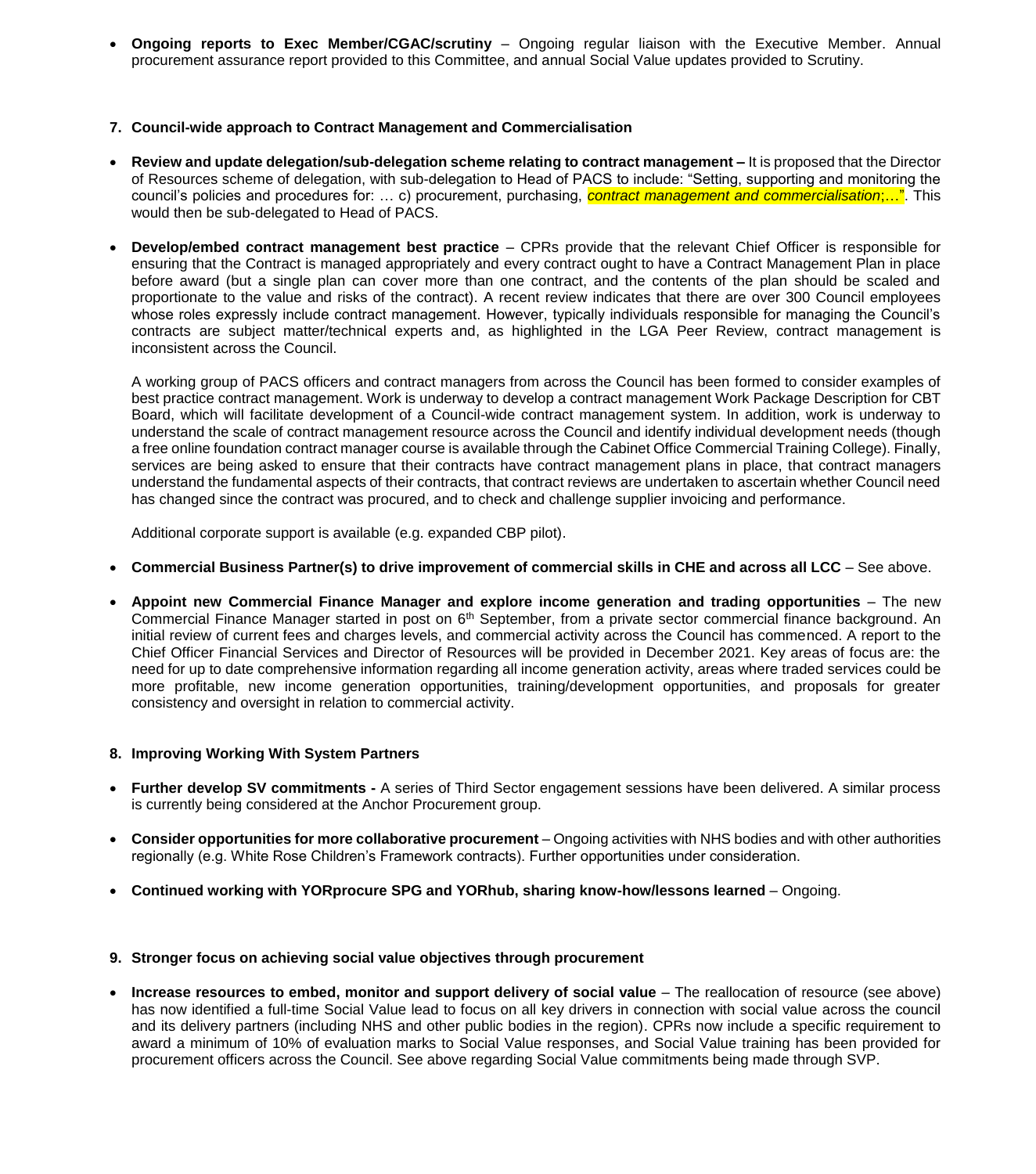**Develop examples of Social Value achieved to inspire new procurements/ join up with other Leeds partners** – In progress.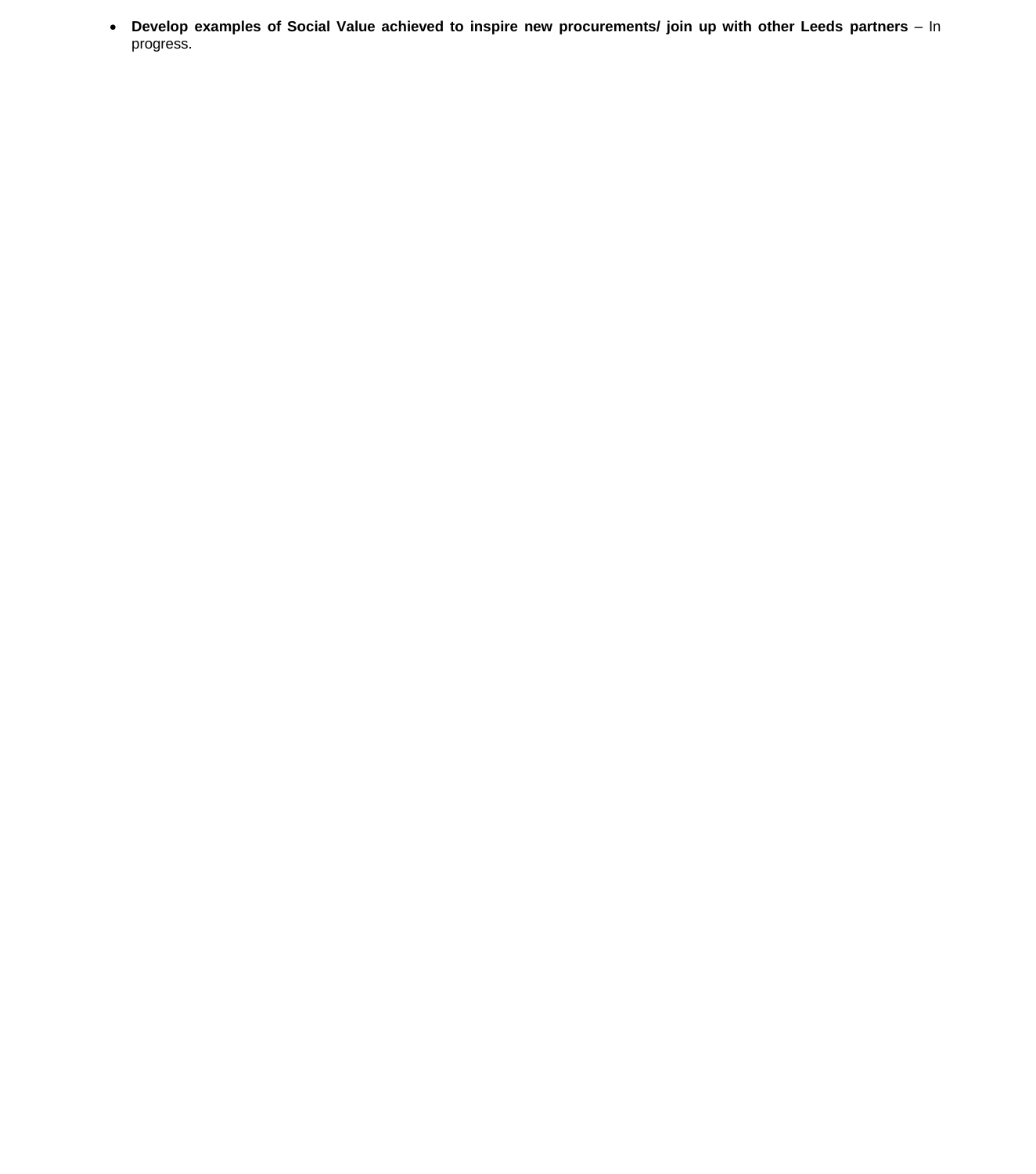

# **Leeds City Council**

# LGA Bespoke Remote Peer Support

Key Reflections

July 2021

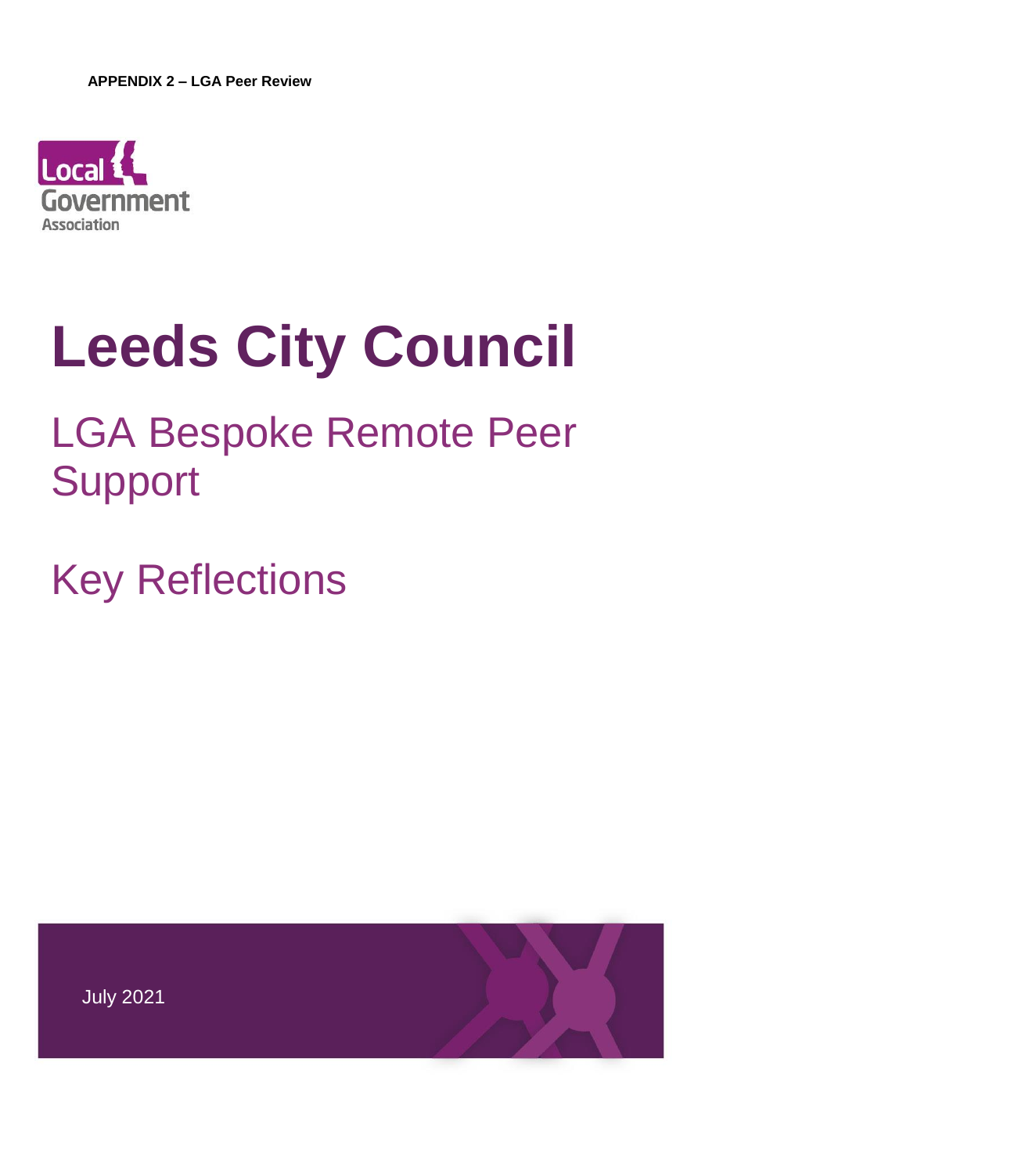When the COVID-19 pandemic emerged and lockdown began in March 2020, the LGA suspended the physical delivery of all peer challenge work including the core offer of a corporate peer challenge.

To continue to support councils during this unprecedented period, the LGA rapidly refocused their support and adopted a new remote approach, focusing on supporting the recovery and renewal of local government and its communities. This new approach does not replace the LGA Corporate Peer Challenge offer.

Between 15<sup>th</sup> and 17<sup>th</sup> June 2021 Leeds City Council undertook the LGA Bespoke Remote Peer Support. The review focussed on the Procure to Pay Cycle within the council and the review team included the following participants:

| <b>LGA</b>                                             |                                                         | Council                                                                  |
|--------------------------------------------------------|---------------------------------------------------------|--------------------------------------------------------------------------|
| $\bullet$                                              | Councillor Nazia Rehman, Portfolio Holder,              | • Councillor James Lewis, Leader of the                                  |
|                                                        | Finance, Resources and Transformation (Wigan            | <b>Council and Executive Member for Resources</b>                        |
|                                                        | MBC)                                                    | Tom Riordan, Chief Executive                                             |
|                                                        | Steve Ede, Head of Procurement (Essex County            | Councillor Andrew Scopes, Chair of Scrutiny<br>$\bullet$                 |
|                                                        | Council)                                                | <b>Board</b>                                                             |
|                                                        | James Binks, Director of Policy, Performance            | Suzanne<br>Hopes,<br>Head<br><b>Business</b><br>0f<br>$\bullet$          |
|                                                        | and Reform (Manchester City Council)                    | Transformation                                                           |
|                                                        | Nichola Cooke, Assistant Director (STAR<br>Procurement) | Kieron Dennett, Head of Procurement and<br><b>Commercial Services</b>    |
| Tina<br>Holland,<br>Programme<br>Manager,<br>$\bullet$ |                                                         | Polly Cook, Chief Officer, Sustainable Energy                            |
| Procurement and Commissioning (LGA Review              |                                                         | and Air Quality                                                          |
|                                                        | Manager)                                                | Lee Hemsworth, Chief Officer Customer Access                             |
|                                                        | Suraiya Khatun, LGA Programme Support                   | and Welfare                                                              |
|                                                        | Officer                                                 | Caroline Baria - Deputy Director Integrated                              |
|                                                        |                                                         | Commissioning                                                            |
|                                                        |                                                         | John Crowther, Chief Officer Resources and                               |
|                                                        |                                                         | Strategy                                                                 |
|                                                        |                                                         | Jonathan Foster, Senior Audit Manager                                    |
|                                                        |                                                         | Neil Evans, Director of Resources                                        |
|                                                        |                                                         | Phil Evans, Chief Officer Operations and Active<br>Leeds                 |
|                                                        |                                                         | Tim Pouncey, Chief Officer Resources and                                 |
|                                                        |                                                         | Strategy                                                                 |
|                                                        |                                                         | Tony Bailey, Group Procurement Manager                                   |
|                                                        |                                                         | Leonardo Tantari, Chief Digital and Information                          |
|                                                        |                                                         | Officer                                                                  |
|                                                        |                                                         | Philippa Elliott (PACS)                                                  |
|                                                        |                                                         | Phil Rigby (PACS/Housing)<br>$\bullet$                                   |
|                                                        |                                                         | Derek Prest (PACS)<br>$\bullet$                                          |
|                                                        |                                                         | (PACS)<br>Edwige<br>Moutault<br>$\bullet$                                |
|                                                        |                                                         | <b>Robert Greaves (DIS)</b><br>James<br><b>Balmforth</b>                 |
|                                                        |                                                         | (Highways)<br>$\bullet$<br><b>Chris Dickinson (Children and Families</b> |
|                                                        | (Mark Phillott (Adults and Health)                      |                                                                          |
|                                                        |                                                         | Sascha Watton, social value lead                                         |
|                                                        |                                                         | Manjit Ahere, Project Officer CBTP                                       |
|                                                        |                                                         |                                                                          |

# Key Reflections

# **Value for Money-Efficiency**

- We were pleased to note that staff clearly understood the imperative to make savings and it is generally thought that budgets are adhered to.
- We discussed benchmarking costs in various ways. We found that although some benchmarking was undertaken it was more of an ad-hoc activity and we believed that there is a lack of understanding of how to work through the actual cost of the service (rather than the price). [Guidance of how to undertake this 'should-cost modelling'](https://assets.publishing.service.gov.uk/government/uploads/system/uploads/attachment_data/file/987128/Should_Cost_Modelling_guidance_note_May_2021.pdf) is available as part of the Government's Sourcing Playbook
- We understand that PACS team are planning a review of contracts and we suggest that this review also considers contracted price against actual invoices paid. The Leeds Procurement Strategy of 2019 outlines annual spend of around £800m and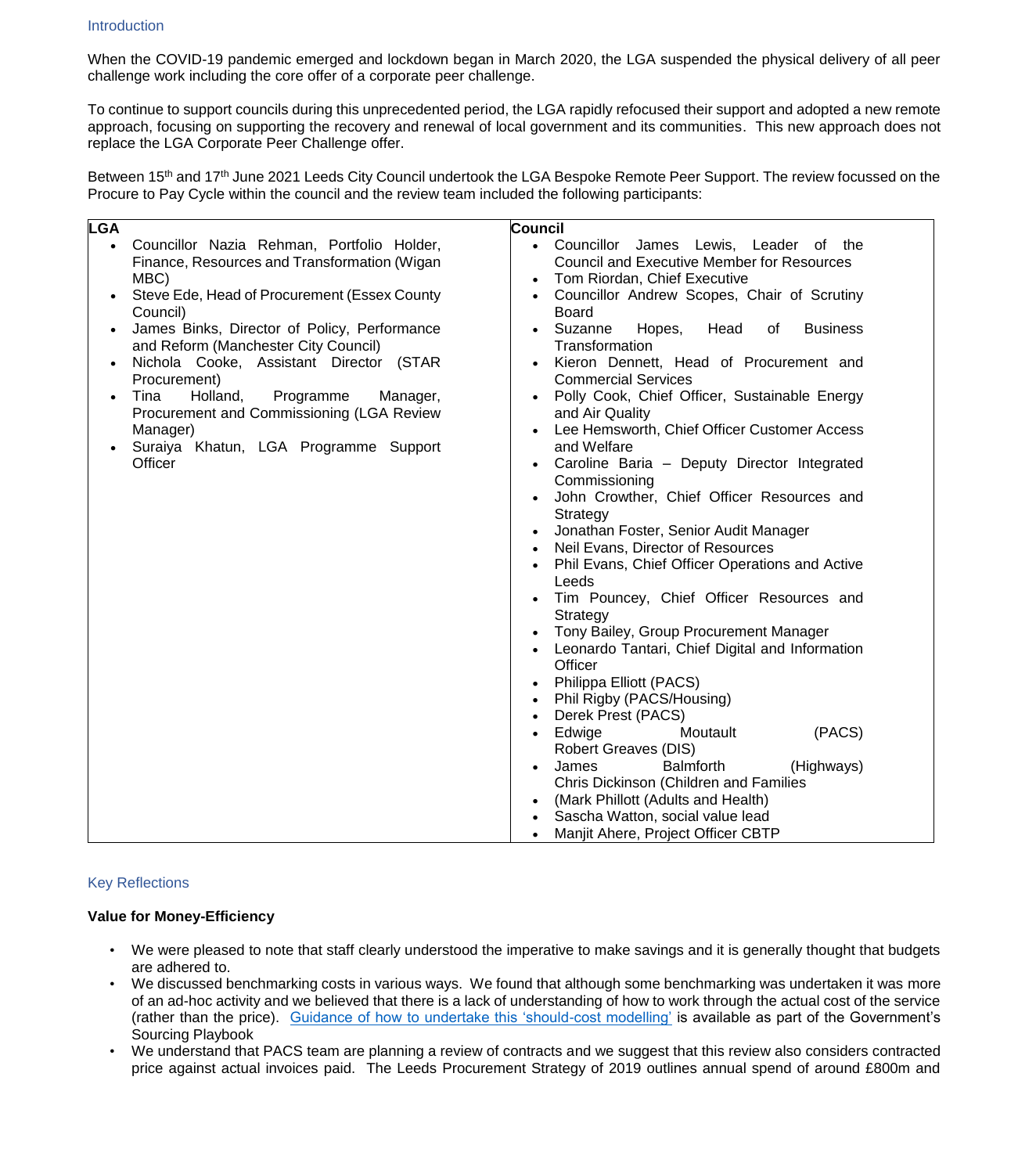updated information from the portal suggests this is still the case. However, Leeds published invoices paid over £500 figure of £939 million in 2019/20 and £937 million up to February 2021. These higher figures include redacted payments (for example payments to foster carers) of £40million and £34million respectively and payments made for long term contracts, for example payments made to Leeds D and B One of £24m and £55m respectively. Conversely where Leeds has published a framework contract on behalf of the region then only the value of Leeds call-offs will be included.

- Contract management is undertaken by departments rather than the central team and there are definitely pockets of good practice, however, and particularly on 'corporate' contracts where there is no specific contract owner, contract management is less consistency in approach. There are potentially missed opportunities to realise benefits and make savings (or prevent scope creep) in the contract management part of the P2P cycle. The council could consider more how savings can be made through the life of contracts, perhaps exploring the possibility of sharing savings made with their suppliers or letting longer term contracts that allow suppliers to offer better pricing structures.
- It is good practice to outline a corporate process for contract management<sup>i</sup> and we suggest that anyone involved in contract management should undertake this free foundation level e-learning module available through the [Government Commercial](https://www.govcommercialcollege.co.uk/auth/cabinetoffice/login.php)  [College.](https://www.govcommercialcollege.co.uk/auth/cabinetoffice/login.php)
- There could be value in a clearer overall corporate savings plan for procurement in light of the financial challenges and uncertainties the City Council faces. The head of PACS is leading the work on collation of procurement savings and has begun to focus on analysing contracts that might be investigated although we did not see a plan as such for this. There is always the issue as to how procurement savings are reported, the current system in Leeds follows the budget allocation (so savings on an IT contract would be reported as IT savings). A [case study from Sefton Council](https://www.local.gov.uk/case-studies/testing-savings-around-contract-compliance-and-negotiation) work was undertaken to consider the methodology and development of approaches, processes and skills for contract audit of contracts, recovery of overpayments, contract management and financial procedures to test for potential savings<sup>ii</sup>.
- Opportunities for making savings in 20/21 were limited due to a number of factors not least the Covid-19 pressures. It is hoped that the pilot appointment of a commercial business partner will enable close working with the directorates to identify value for money and ultimately savings.
- There is scope to be more ambitious in delivering social value in procurement to help realise wider social, economic and environmental objectives in the city. Given the kudos for suppliers of doing business with Leeds City Council, and done effectively, there can be synergy between price, value for money and social value.

#### **Improving Performance**

- The PACS team and wider teams are clearly keen to demonstrate levels of performance and keen to be the advocates for change for the future. They were enthusiastic about the implementation of a new system which will reduce administrative work for the team. Political and non-political aspirations and the need for savings and value added are clear.
- The procurement strategy sets out some 31 Key Performance Indicators. It may be beneficial to prioritise a smaller number of KPIs and objectives in order to focus on delivering against these. We appreciate that it will have been necessary to deprioritise some of the KPIs and actions in the procurement strategy due to the COVID pandemic.
- The Procurement Strategy 2019-2024 sets out the ambition for the how the PACS team will help achieve corporate priorities through the P2P process. It does outline the corporate priorities and the procurement focus (value for money; governance; social value and the living wage; commercial opportunities and innovation; strategic supplier engagement and contract management) but we would challenge the robustness of the plan as to how they will be achieved. During our time on site we saw an enthusiasm for including social value but less was being discussed about the other areas outlined above. There could be value in a stronger focus on strategic supplier engagement for example.
- Leeds were part of the 60 per cent of councils that benchmarked procurement performance against the National Procurement Strategy in 2018 and extracts from their own status and ambitions is included in their own strategy. LGA plan to re-open the system over the summer 2021 in order that councils can repeat the exercise and Leeds are encouraged to engage in order to be able to consider their achievements against regional colleagues and nationally.
- We heard that the PACS team were strong at supporting each other and share learning across the category areas but less so where categories were managed within departments or with external partners.
- The 2019/20 Assurance Report outlined 95.6 per cent of expenditure was on contract or compliant to CSOs. This was matched by a substantial reduction in the number of procurement waivers sought in the same period. An outstanding achievement that demonstrates efforts by the council to ensure good governance.

# **Organisational Arrangements**

- All the council officers we spoke to provided very strong and positive feedback about the support offered by PACS on operational procurement.
- PACS work diligently and have direct influence over a high proportion of procurement activity within the council. The focus on compliance and level of resource within the team means they are unable to fulfil their potential of providing much advice outside of what we would describe as the 'purchasing' part of the procurement cycle<sup>iii</sup> that includes developing documentation, tendering, evaluation and awarding the contract. Less resource is available to support the 'identify needs, develop the business case, pre-market analysis and engagement' stages at the beginning of the procurement cycle and the 'monitoring of contracts,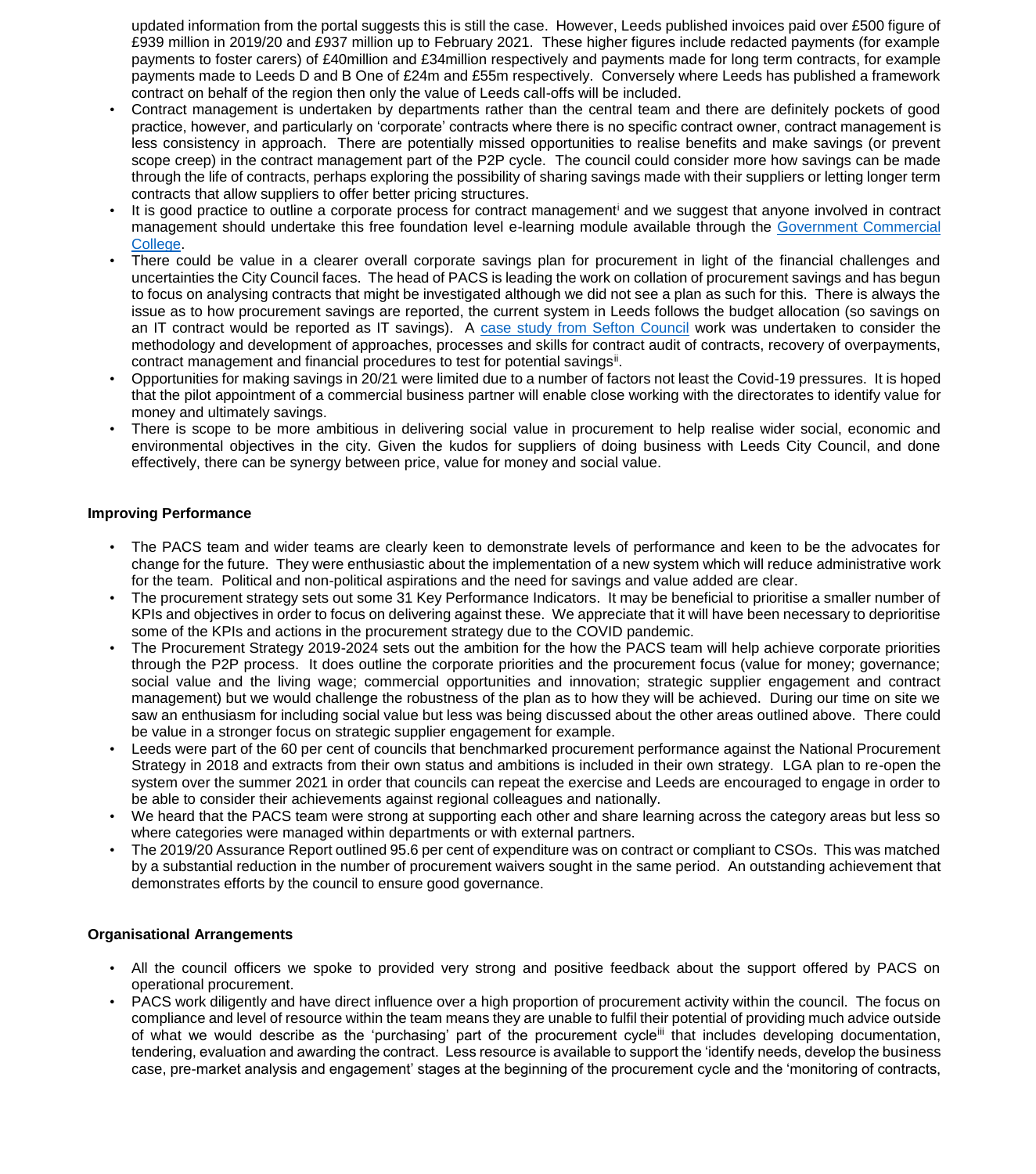managing relationships and lessons learned' at the end of the procurement cycle. A more strategic procurement focus and genuine category management approach would help the to deliver stronger bonds with markets and more added value through procurement and it is expected that the business partner model will help shift the emphasis to this.

- We heard that the council wants to introduce commercial business partners who will be embedded within directorates and will provide strategic commercial, legal and financial advice to deliver major projects and services with a focus on achieving value for money, realising savings and early identification of issues that might be a barrier to achieving outcomes. This is still being developed and the council is actively recruiting a business partner to pilot the model. We see merit in adding this strategic level of resource and suggest that this should be done alongside consideration of different ways of working for the rest of the PACS team.
- We note that a business case for a commercial finance manager was approved in 2020 but a freeze on recruitment means that this post has not yet been filled meaning the original benefits outlined are having to be achieved by existing team members. We note it is likely that this resource will be in in place in September 2021.
- In terms of different ways of working for the central PACS team, we appreciate that they are grappling with a number of standalone IT systems, reduced resources, complex rules and processes that create demand from the directorates. PACS team spend a lot of time in measuring and reporting on compliance possibly to the detriment of being able to resource the more strategic value-adding activities such as enriching directorates' thinking with market and commercial knowledge, critically assessing specifications and considering alternative strategies and models. It is positive to learn that the council is looking to resolve many of these issues through the core business transformation programme which must include the technical ability for directorates to self-support lower value procurements and allow the procurement team to have a stronger strategic and proactive focus.

# **Optimised Resourcing**

- We appreciate the strong desire for the council to focus on compliance, particularly given the recent high-profile issues being reported where compliance was found to be lacking in other councils. In order to achieve the wider objectives of the procurement strategy (above) more effectively there may need to be a recognition that less capacity could be focused on further improving the already excellent levels of compliance. Monitoring and reporting work needs to be further automated and completed by more junior staff in order to free up other PACS staff for more value adding activities. Senior PACS staff need to be relieved of their operational duties in order that they can focus properly on leadership.
- We are aware that due to reducing resource the team have found it necessary to reduce strategic category management and market engagement. The procurement strategy of 2019 identified this as an issue. Category managers spend time on operational issues, renewing contracts, conducting individual procurements that should be carried out by Procurement officers, and instead they should be focussing on managing their category and adding value by using their technical and market knowledge within their individual categoriesiv.
- Given the period of time during which resource issues have limited, Category Managers capacity to manage markets they might benefit from the opportunity to refresh their technical knowledge and to gain more 'soft' skills need to effectively influence stakeholders (persuasion, influencing, negotiation skills, change management skills etc).
- The role description for category managers does not include the requirement to have the skills to undertake specific market analysis or market engagement or even a background in the specific category. We were shown an example category management plan for Adults and Health dated 2015/16 that contained little by way of market analysis; we looked at the Leeds Market Position Statement for 2019 which does include information on the council's approach to procurement and commissioning but, apart from an infographic outlining at high level what the market looks like, focusses (properly) on how the council will commission services. Given Leeds' plan to procure new technology soon we believe that this is the time for category managers to really focus on what the market can offer and market shaping to better meet your demand. Your new system could include the technology to help with market evaluation. Done properly, category management will help to increase productivity, reduce spend and add value to the procurement function.
- Within the directorates there will be a need for wider skills development and good practice dissemination there is an opportunity for the central PACS team to ensure consistent understanding of regulations across the council, perhaps through softer engagement and early communication to 'win hearts and minds' rather than by reactive reporting. This is increasingly important given changes coming from the proposals outlined in the Transforming Public Procurement Green Paper and the procurement implications in the NHS White Paper that will become legislation over the next few years.

# **Adopting Risk Based Approaches**

• We noted the significant and increasing audit programme on procurement within the council. This may be linked to the focus on levels of compliance. The Audit committee have clear oversight in this area and only a few services having significant offcontract spend.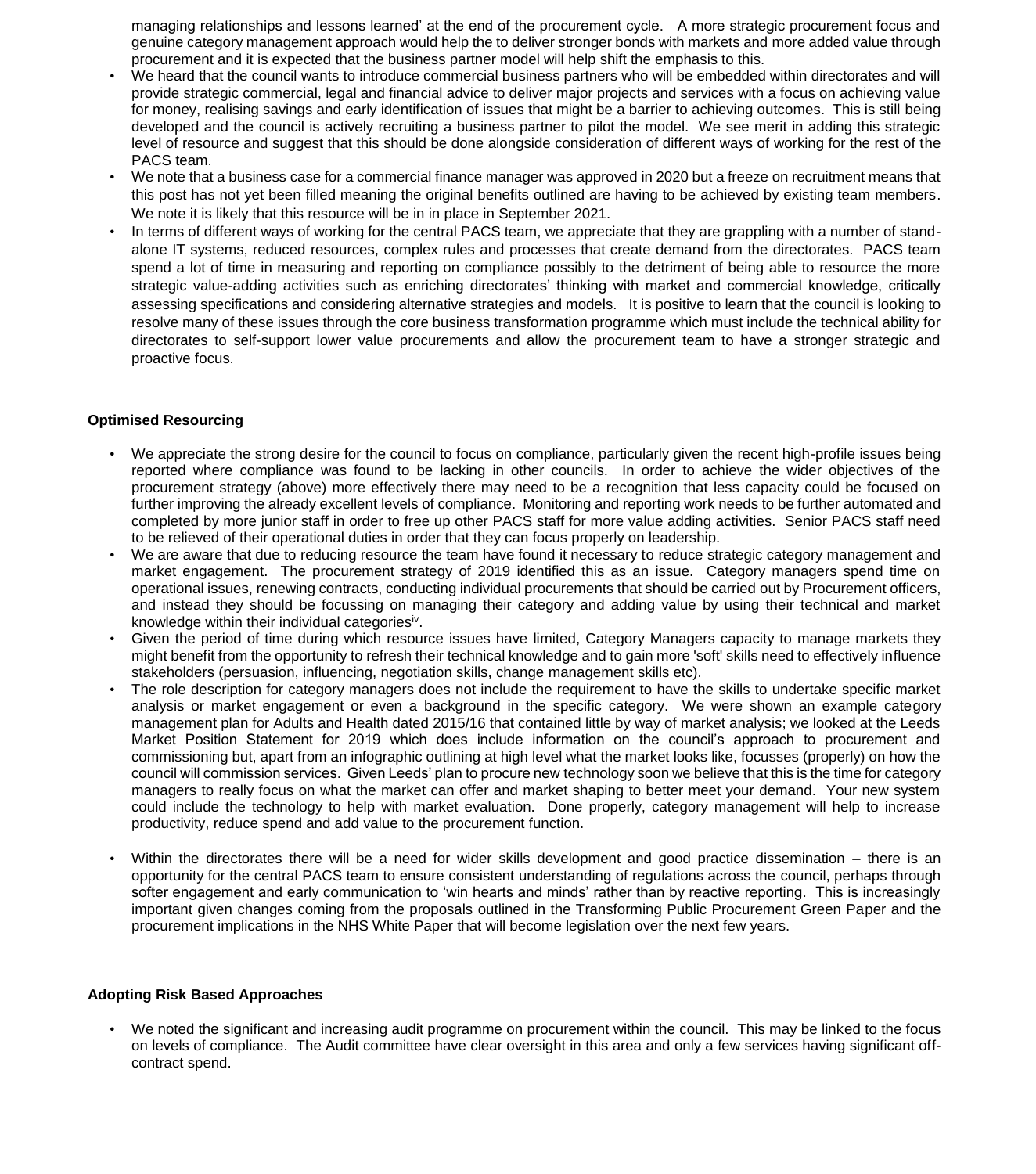- There is a risk-based approach to capital expenditure and levels of borrowing, noting the significant financial uncertainty facing whole local government sector. We did not see a risk register that outlines potential supply chain risks or any other risks except procurement legal challenge.
- Our overall impression of the council's attitude to risk was one of caution which suggests that a review of the arrangements in place for lower risk/lower value activity will need to be considered.
- The PACS team could then focus on higher value-added and higher risk areas around supplier engagement, contract management, delivery of savings, and increasing the ambition on social value and this would help the council move towards maximising the value of its £800m external contract spend.
- The council could consider their ambitions in relation to commercialisation and how to increase commercial income alongside a review of their own appetite to risk. Possible areas to explore include are charging for shared services and generating income from use of their PFI related skills which might be in demand from other councils as this is a difficult area for Local authorities to recruit to.
- The council could consider identifying staff who are more commercially aware providing training for others (e.g. City Centre management, PFI, CDIO), recognising this will have a capacity requirement for the trainers.

# **Exploiting Technology**

- A number of inefficient manual systems and processes are in operation across the council<sup>y</sup> meaning there is a need to repeatedly input data, interpret results and apply manual solutions. An example quoted was the resource intensive manual exercise to identify which of the councils 15,000 suppliers were local businesses and/or SMEs in order to ascertain what proportion of overall spend was with local businesses. Systems already exist that would have enabled the council to access this data within a few minutes. We suggest the council considers the services provided by organisations such as Porge or Tussell (others will be available) to easily analyse actual spend.
- A further example was the amount of manual invoice processing being undertaken by the faster payments team.
- The development of a Core Business Transformation (CBT) programme is recognised as a great opportunity to use technology as an enabler of wider business change and the appointment of a Chief Digital and Information Officer demonstrates significant ambition to improve the Council's use of technology.
- The CBT programme also includes a number of strands relating to process and culture change within the council and the implications for procurement are discussed elsewhere in this report. The council recognises that significant business change and transformation capacity will be needed in the meantime and that business cases for investment are being encouraged to include investment requirements for business change capacity. The council might further consider
	- (i) longer term funding for business change capacity over the next 3-5 years,
	- (ii) greater corporate capacity for business change rather than this being considered on a project-by-project basis of individual proposals
	- (iii) whether this kind of business change capacity is best placed within a central team (the CBT team) or embedded within directorates.
- In relation to procurement the council needs to identify what level of information they would need from a new system that would support not only the process of order placing, receipt and invoicing but also sourcing, contract management, performance management, value realisation, decision making etc.

# **Social Value**

- There are good foundations are in place to address social value in the procurement process, in support of the ambitions for the city and the council. These include a new Social Value Board, guidance produced by the PACS team, and the measurement of social value through the Social Value Portal (SVP). Elected members endorsed the commitments made in the council's procurement strategy following extensive consultation with services and members and the PACS team have already done some work to align the TOMS to council priorities.
- Leeds have engaged with third sector and SMEs on social value and were instrumental in establishing a social value taskforce for the region and have also engaged with other organisations nationally on various social value related work.
- In order to deliver on the ambitions for the city, there should now be a stronger focus on how to embed social value considerations across the council and the capacity that this would require. Including
	- Further increasing skills, expertise and knowledge of how to embed social value effectively and more consistently
	- Using the procurement TOMs to consistently agree specific, measurable actions with a quantifiable value.
	- Building confidence to negotiate effectively with suppliers on social value commitments, maximising the brand strength of doing business with Leeds. (A good example of this was the negotiations with telecoms companies to increase their offers of free ICT equipment for digitally excluded Leeds residents)
	- Ensuring suppliers deliver on their social value commitments should be a core aspect of contract management
- Leeds could also consider a higher level of ambition on social value, moving from asking suppliers 'what social value can you bring' to a more proactive 'what social value do we as a council want for our city and residents'? This could be set out in a [Social Value Statement](https://www.local.gov.uk/social-value-statement) that helps suppliers consider how they can help you meet the council's priorities. Other councils have also gone beyond the 10% social value weighting in procurements that Leeds use as a minimum, to a 20 or 30%<sup>vi</sup> weighting.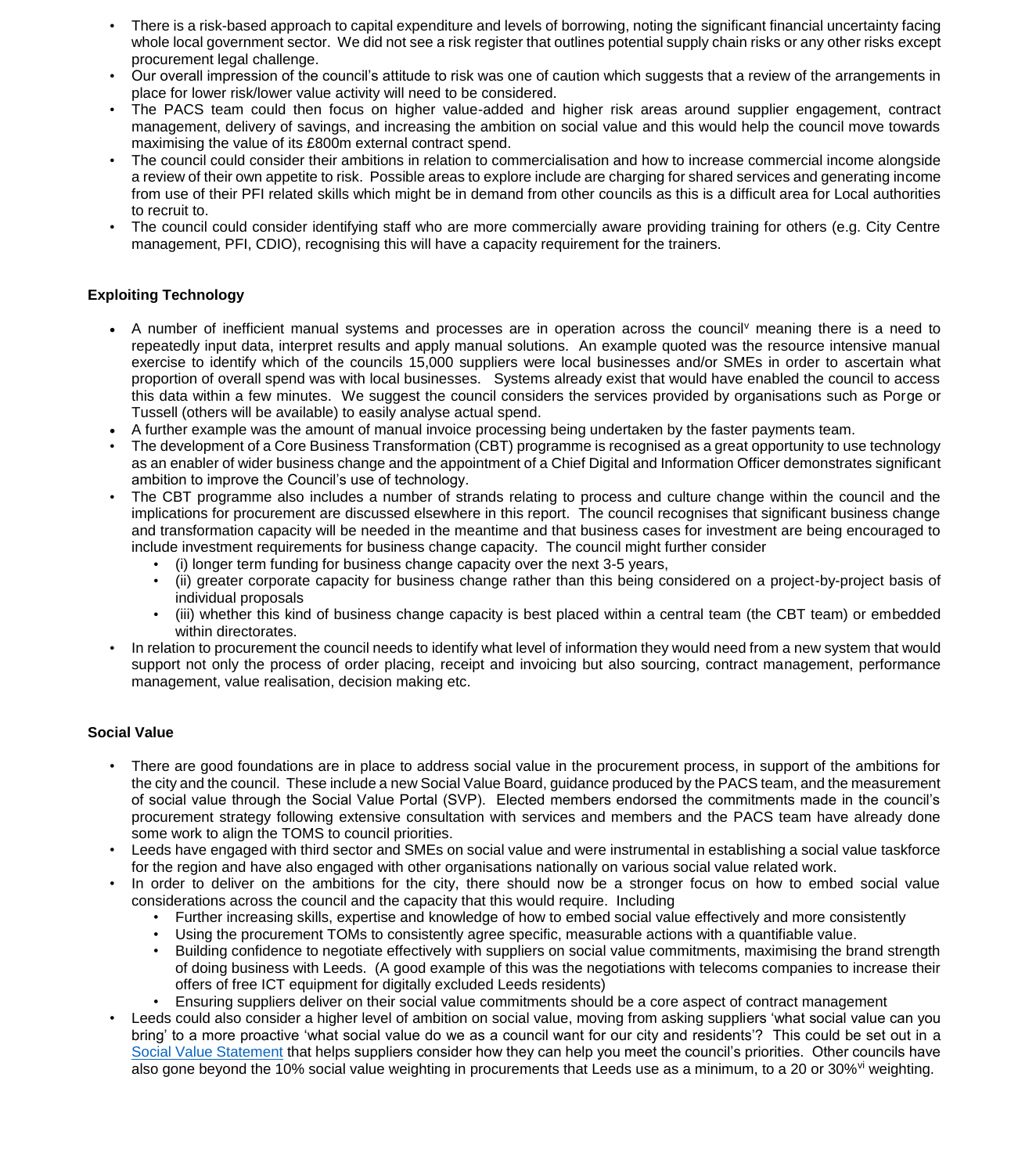- Social value considerations do need to be balanced with price and quality issues, particularly given the need for significant financial savings from external spend in Leeds going forward, but done effectively there can be synergy between price/value for money and social value.
- Leeds could also further influence its key private, public and third sector partners in the city to do more to deliver on social value, leading by example, and the anchor institutions network may be an opportunity to drive this villume understand that the council plans on issuing comms on social value to its suppliers).

#### **Skills and Competencies**

- The council's PFI contract management team and processes are held in high regard across the council and there are pockets of good contract management within the individual directorates although we believe that contract management of 'corporate' contracts where there is no natural 'contract owner' could be strengthened.
- The PACS team undertake a large amount of complex procurements. They receive good levels of legal support on contracting provided by the legal team but in some areas lack resource/skills/confidence/mandate to be able to constructively challenge service specifications.
- There is an opportunity for the PACS team to do more to ensure consistent understanding of regulations across the council but currently the PACS team are not connected to everyone involved in P2P activity. This will need to be resolved if the council is to benefit from a more corporate approach to ensure consistency and compliance.
- The PACS team are directly involved in a high volume of low value contracts which suggests that the directorates lack skill in dealing with these procurements themselves.
- There is currently no Leeds-wide approach to contract management although we understand that work has commenced to develop a contract management skills framework, best practice guide and a training programme.
- Commercial skills demonstrated on some contracts, for example the White Rose Framework and the PFI contract management skills, could be more widely applied internally. The council already recognises that commercial awareness skills need to be updated within the directorates and are identifying the best options to develop something in this area.
- There is currently only limited procurement collaboration with other anchor institutions and other Local authorities within the region. Through the YORProcure Group there is a real opportunity to enable more sharing of knowledge, skill and resources to deliver more collaborative procurements and efficiency savings.

#### **Policies Procedures and Processes**

- Robust procurement processes are in place, we have mentioned high levels of compliance previously.
- A number of people commented on contract standing orders being difficult to understand and a further review should be undertaken to ensure those undertaking P2P activity in the council can do this with confidence. We were told that the council has already made a number of changes to allow greater flexibility in process, this will need to be revisited if the proposals set out in the Green Paper to overhaul procurement rules that have "been bogged down in bureaucratic, process-driven procedures. We need to abandon these complicated and stifling rules and unleash the potential of public procurement so that commercial teams can tailor their procedure to meet the needs of the market."
- As mentioned above, the procurement strategy should focus on the vision, objectives and key deliverables. The details contained within the current strategy could instead be included in an operational delivery plan.

#### Recommendations

- 1. Focus more energy and resources on delivering strategic value from procurement (eg an overall savings plan for procurement, supplier engagement, commercial, social value) and contract management rather than further improving already excellent levels of compliance
- 2. Utilise technology through the procurement process to improve efficiency and to gather data that will underpin procurement decisions going forward. (Procurement is already within scope of the CBT Programme).
- 3. Ensure that PACS have the updated skills and capacity to drive a more strategic approach, specifically in relation to leadership and category management.
- 4. Review the council's procurement strategy to ensure it reflects the balance of corporate priorities with the details moved to an operational delivery plan.
- 5. Ensure there is sufficient change capacity to support corporate ambitions and that this is deployed in the right areas of the organisation.
- 6. Allow category managers the capacity and remit to re-implement a proper category management approach for all key spend areas.
- 7. Elected members should be engaged with the strategic decision making for procurement and contract management. There should also be member representation on the social value and climate change boards.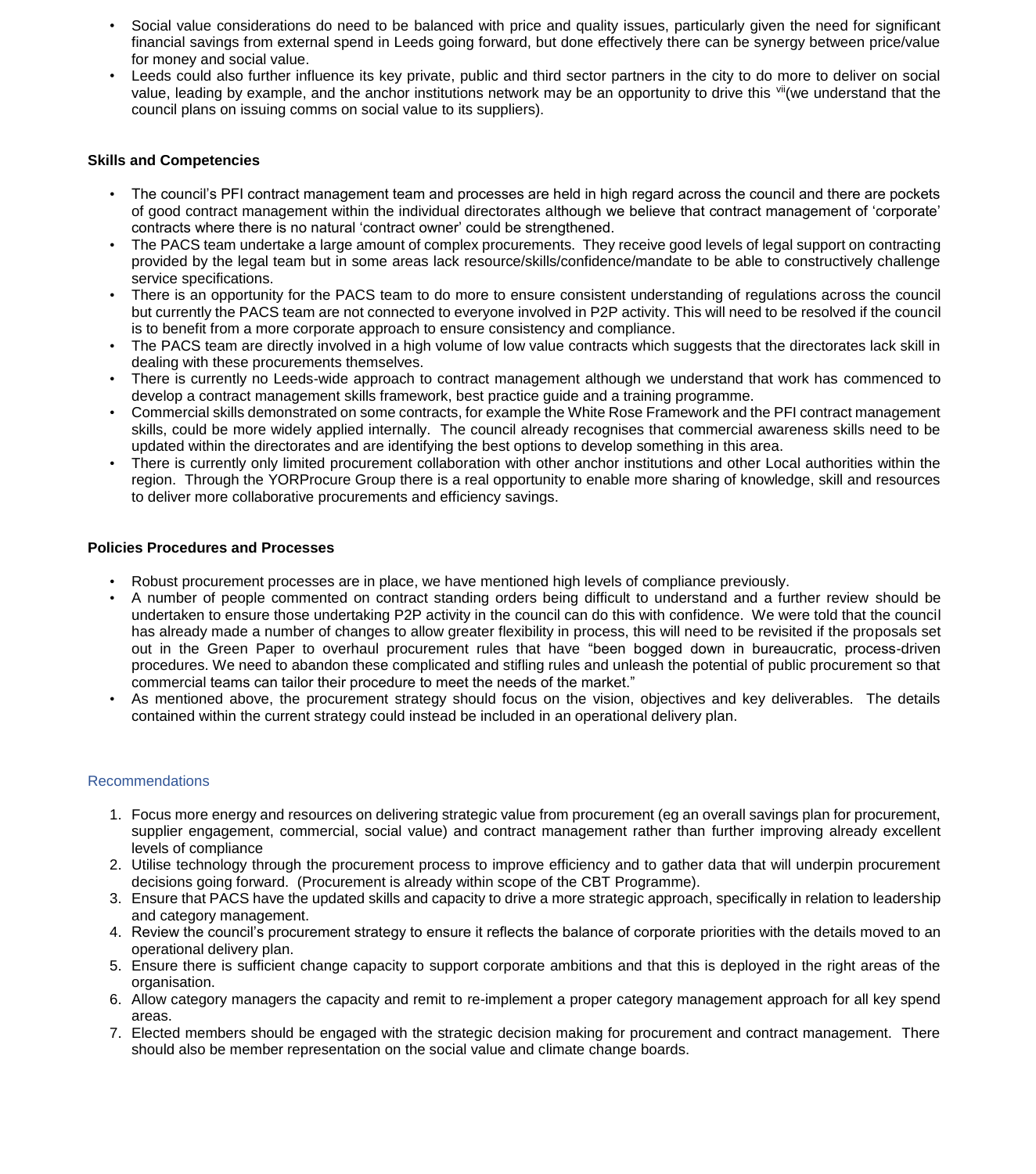- 8. Ensure there is a Leeds-wide approach to contract management and commercial, leveraging the good skills which exist in areas like the PFI team.
- 9. Improve working with system partners.
- 10.Consider increasing the level of ambition on social value to drive a stronger focus on achieving social value objectives through procurement.

**Final thoughts and next steps**

1

The LGA would like to thank Leeds City Council for undertaking the LGA Bespoke Remote Peer Support sessions.

We suggest the council review the learning and signposts to good practice embedded in this document.

Under the umbrella of LGA sector-led improvement, there is an on-going offer of support to councils. The LGA is well placed to provide additional support, advice and guidance on a number of the areas identified for development and improvement and we would be happy to discuss this. Mark Edgell (Principal Adviser) is the main point of contact between the authority and the Local Government Association (LGA). His e-mail address is [mark.edgell@local.gov.uk](mailto:mark.edgell@local.gov.uk)

iv North Yorkshire County Council Procurement Structure can be found here<https://www.northyorks.gov.uk/procurement-and-contract-management>

<sup>i</sup> Hounslow and Essex councils are acknowledged to have high levels of contract management skills

ii Nichola Cooke from the peer team has offered to have a conversation with the council on the approach taken at STAR Procurement.

iii A diagram of the procurement cycle can be found here<https://www.cips.org/knowledge/procurement-topics-and-skills/procurement-and-supply-cycle/>

<sup>&</sup>lt;sup>v</sup> We understand that Kirklees Council switched to SAP to replace a number of old and legacy systems.

vi Manchester City Council have a 30- per cent weighting on social value with ten per cent reserved for environmental social value set out in their zero carbon action plan

vii Durham County Council are currently working with their anchor institutions to develop an approach to implementing place based strategies for 'The Durham Pound'. We'd be happy to make introductions.